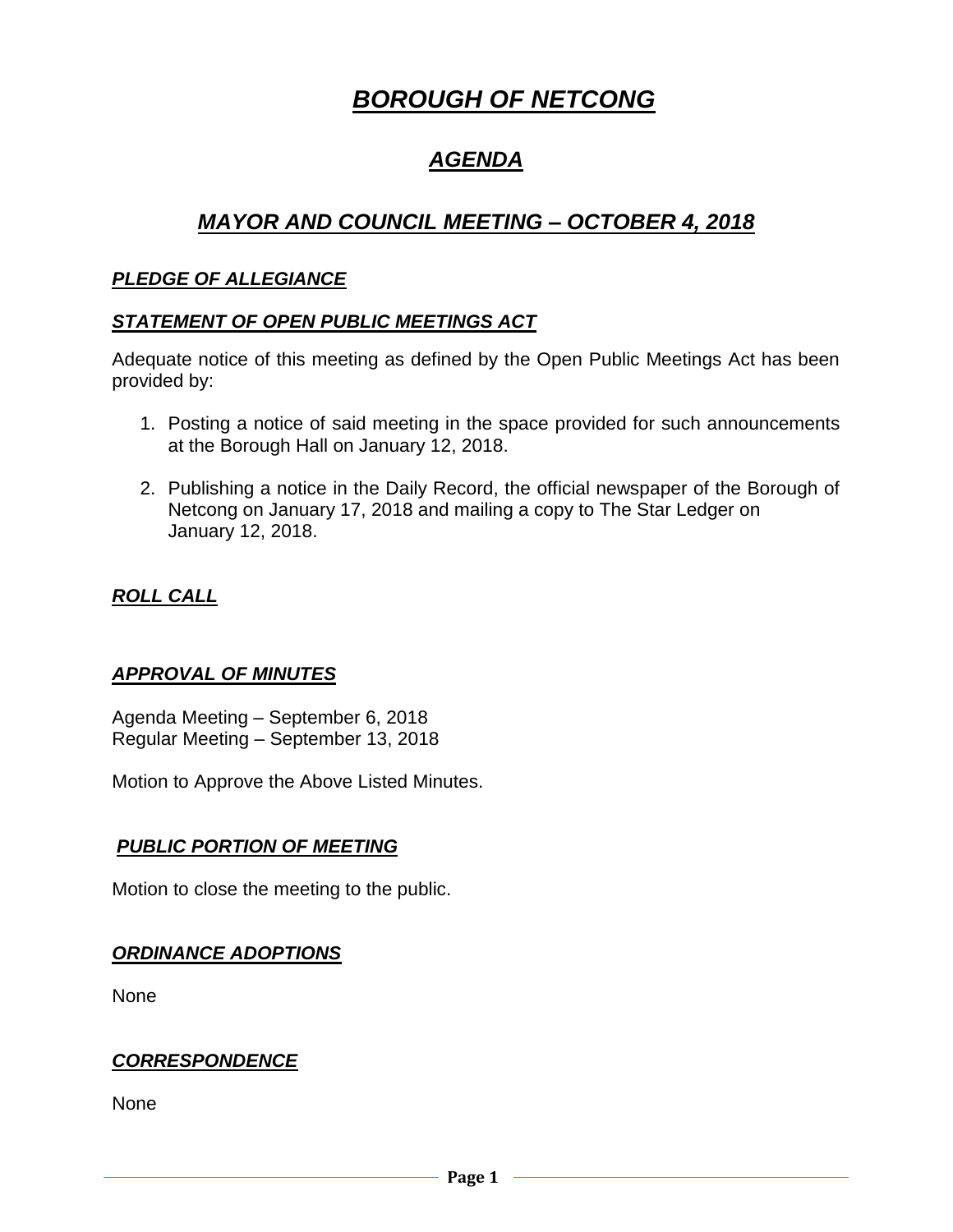#### *OLD BUSINESS*

None

#### *NEW BUSINESS*

None

#### *PRIVILEGE OF THE FLOOR TO THE COUNCIL*

#### *MAYORS COMMENTS*

#### *RESOLUTIONS*

**1. Resolution 2018- 96 –** Authorizing the Abatement of Property Maintenance Ordinance Violations by the Borough.

**2. Resolution 2018-97-**Authorizing the Execution of a Lease Purchase Agreement Between the Borough of Netcong and First Hope Bank.

**3. Resolution 2018-98-** Authorizing a Refund for a Water/Sewer Overpayment for the Year 2018 – Mr. and Mrs. Webb - 72 Stoll St.

**4. Resolution 2018-99-** Authorizing Sanitary Sewer and Water Allocations to FJZ Properties, LLC for Block 8, Lot 28 More Commonly Known as 126 Allen Street in the Borough of Netcong.

**5. Resolution 2018-100-** Approval to Submit Grant Application and Execute a Grant Contract with the Department of Transportation for the Brookside Rd, Locust Road & Dogwood Road Resurfacing Project.

**6. Resolution 2018-101-** Approval to Submit a Grant Application and Execute a Grant Contract with the New Jersey Department of Transportation for the Wiltop Area Sidewalk Program- Phase I.

**7. Resolution 2018-102-** Authorizing the Execution of a Revised Memorandum of Understanding Between the Borough of Netcong and Crown Point Development Group, Inc. for Certain Riparian Mitigation Work to Be Completed at Arbolino Park